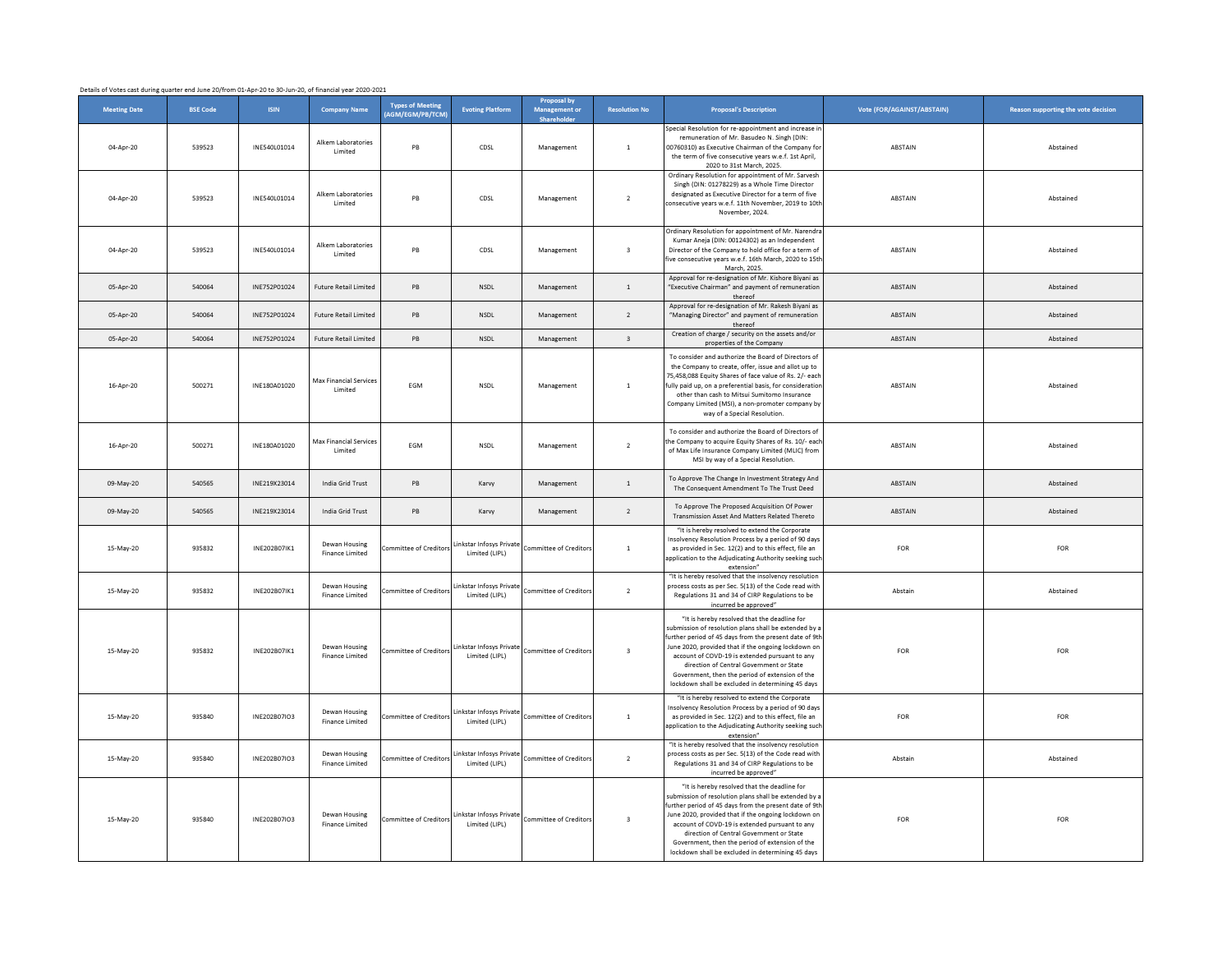| 15-May-20    | NA        | INE202B07GP4 | Dewan Housing<br><b>Finance Limited</b>                   | ommittee of Creditor   | Linkstar Infosys Private<br>Limited (LIPL) | Committee of Creditor: | $\,$ 1                  | "It is hereby resolved to extend the Corporate<br>Insolvency Resolution Process by a period of 90 days<br>as provided in Sec. 12(2) and to this effect, file an<br>application to the Adjudicating Authority seeking suc<br>extension"                                                                                                                                                                                       | FOR        | FOR       |
|--------------|-----------|--------------|-----------------------------------------------------------|------------------------|--------------------------------------------|------------------------|-------------------------|------------------------------------------------------------------------------------------------------------------------------------------------------------------------------------------------------------------------------------------------------------------------------------------------------------------------------------------------------------------------------------------------------------------------------|------------|-----------|
| 15-May-20    | <b>NA</b> | INE202B07GP4 | Dewan Housing<br><b>Finance Limited</b>                   | Committee of Creditors | Linkstar Infosys Private<br>Limited (LIPL) | Committee of Creditor: | $\overline{2}$          | "It is hereby resolved that the insolvency resolutior<br>process costs as per Sec. 5(13) of the Code read with<br>Regulations 31 and 34 of CIRP Regulations to be<br>incurred be approved"                                                                                                                                                                                                                                   | Abstain    | Abstained |
| 15-May-20    | <b>NA</b> | INE202B07GP4 | Dewan Housing<br>Finance Limited                          | ommittee of Creditors  | Linkstar Infosys Private<br>Limited (LIPL) | Committee of Creditor: | $\overline{\mathbf{3}}$ | "It is hereby resolved that the deadline for<br>submission of resolution plans shall be extended by a<br>further period of 45 days from the present date of 9th<br>June 2020, provided that if the ongoing lockdown or<br>account of COVD-19 is extended pursuant to any<br>direction of Central Government or State<br>Government, then the period of extension of the<br>lockdown shall be excluded in determining 45 days | <b>FOR</b> | FOR       |
| 15-May-20    | 935830    | INE202B07IJ3 | Dewan Housing<br>Finance Limited                          | Committee of Creditors | Linkstar Infosys Private<br>Limited (LIPL) | Committee of Creditor: | $\,$ 1                  | "It is hereby resolved to extend the Corporate<br>Insolvency Resolution Process by a period of 90 days<br>as provided in Sec. 12(2) and to this effect, file an<br>application to the Adjudicating Authority seeking suc<br>extension"                                                                                                                                                                                       | FOR        | FOR       |
| 15-May-20    | 935830    | INE202B07IJ3 | Dewan Housing<br><b>Finance Limited</b>                   | Committee of Creditor  | Linkstar Infosys Private<br>Limited (LIPL) | Committee of Creditor: | $\overline{2}$          | "It is hereby resolved that the insolvency resolution<br>process costs as per Sec. 5(13) of the Code read with<br>Regulations 31 and 34 of CIRP Regulations to be<br>incurred be approved"                                                                                                                                                                                                                                   | Abstain    | Abstained |
| 15-May-20    | 935830    | INE202B07IJ3 | Dewan Housing<br><b>Finance Limited</b>                   | Committee of Creditors | Linkstar Infosys Private<br>Limited (LIPL) | Committee of Creditor: | $\overline{\mathbf{3}}$ | "It is hereby resolved that the deadline for<br>submission of resolution plans shall be extended by<br>further period of 45 days from the present date of 9t<br>June 2020, provided that if the ongoing lockdown or<br>account of COVD-19 is extended pursuant to any<br>direction of Central Government or State<br>Government, then the period of extension of the<br>lockdown shall be excluded in determining 45 days    | <b>FOR</b> | FOR       |
| 24-May-20    | 500271    | INE180A01020 | Max Financial Service<br>Limited                          | PB                     | NSDL                                       | Management             | $\,$ 1                  | Approval for issue and allotment of 75,458,088 equity<br>shares of Rs. 2/- each of the Company on a<br>preferential allotment basis to Mitsui Sumitomo<br>Insurance Company Limited (MSI) for consideration<br>other than cash, i.e., by way of transfer of<br>394,775,831 equity shares of Rs. 10/- each of Max Life<br>Insurance Company Limited (MLIC) to the Company                                                     | ABSTAIN    | Abstained |
| 24-May-20    | 500271    | INE180A01020 | Max Financial Service<br><b>Limited</b>                   | PB                     | <b>NSDL</b>                                | Management             | $\overline{2}$          | Approval for (a) acquisition of 394,775,831 equity<br>shares of Rs. 10/- each of MLIC from MSI for<br>consideration other than cash and (b) acquisition of<br>remaining equity shares of Rs. 10/- each of MLIC, held<br>by MSI, from time to time at a consideration of Rs.<br>85/- per equity share of MLIC, payable in cash                                                                                                | ABSTAIN    | Abstained |
| 24-May-20    | 500247    | INE237A01028 | Kotak Mahindra Bank<br>Limited                            | PB                     | Karvy                                      | Management             | $\,$ 1                  | Issuance of equity shares of the Bank                                                                                                                                                                                                                                                                                                                                                                                        | ABSTAIN    | Abstained |
| 26-May-20    | 511218    | INE721A01013 | Shriram Transport<br>Finance Company<br>Limited           | PB                     | CDSL                                       | Management             | $\overline{1}$          | Renewal of limit to issue debentures on private<br>placement basis by the Board                                                                                                                                                                                                                                                                                                                                              | ABSTAIN    | Abstained |
| 05-Jun-20    | 500067    | INE472A01039 | <b>Blue Star Limited</b>                                  | PB                     | NSDL                                       | Management             | $\,$ 1 $\,$             | To increase the limits of borrowing by the Board of<br>Directors of the Company under Section 180(1)(c) of<br>the Companies Act, 2013                                                                                                                                                                                                                                                                                        | ABSTAIN    | Abstained |
| $05$ -Jun-20 | 500067    | INF472A01039 | <b>Blue Star Limited</b>                                  | <b>PB</b>              | <b>NSDI</b>                                | Management             | $\overline{2}$          | To seek approval for creation of mortgage or<br>charge on the assets, properties or undertaking(s) of<br>the Company.                                                                                                                                                                                                                                                                                                        | ABSTAIN    | Abstained |
| 06-Jun-20    | 500488    | INE358A01014 | Abbott India Limited                                      | PB                     | Karvy                                      | Management             | $\overline{1}$          | Approval to advance loan(s) to any of the Company's<br>group entities in India up to an aggregate limit of Rs<br>300 Crore under Section 185 of the Companies Act,<br>2013                                                                                                                                                                                                                                                   | ABSTAIN    | Abstained |
| 10-Jun-20    | 543187    | INE07Y701011 | Abb Power Products<br>And Systems India<br>Limited        | PB                     | Karvy                                      | Management             | $\,$ 1                  | Appointment of Mr. Frank Duggan (DIN: 02937233) as<br>a Director                                                                                                                                                                                                                                                                                                                                                             | ABSTAIN    | Abstained |
| 10-Jun-20    | 543187    | INE07Y701011 | Abb Power Products<br>And Systems India<br>Limited        | PB                     | Karvy                                      | Management             | $\overline{2}$          | Appointment of Mr. Mukesh Hari Butani (DIN:<br>01452839) as an Independent Director                                                                                                                                                                                                                                                                                                                                          | ABSTAIN    | Abstained |
| 10-Jun-20    | 543187    | INE07Y701011 | <b>Abb Power Products</b><br>And Systems India<br>Limited | PB                     | Karvy                                      | Management             | $\overline{\mathbf{3}}$ | Appointment of Ms. Akila Krishnakumar (DIN:<br>06629992) as an Independent Director                                                                                                                                                                                                                                                                                                                                          | ABSTAIN    | Abstained |
| 10-Jun-20    | 543187    | INE07Y701011 | Abb Power Products<br>And Systems India<br>Limited        | PB                     | Karvy                                      | Management             | $\overline{4}$          | Appointment of Ms. Nishi Vasudeva (DIN: 03016991)<br>as an Independent Director                                                                                                                                                                                                                                                                                                                                              | ABSTAIN    | Abstained |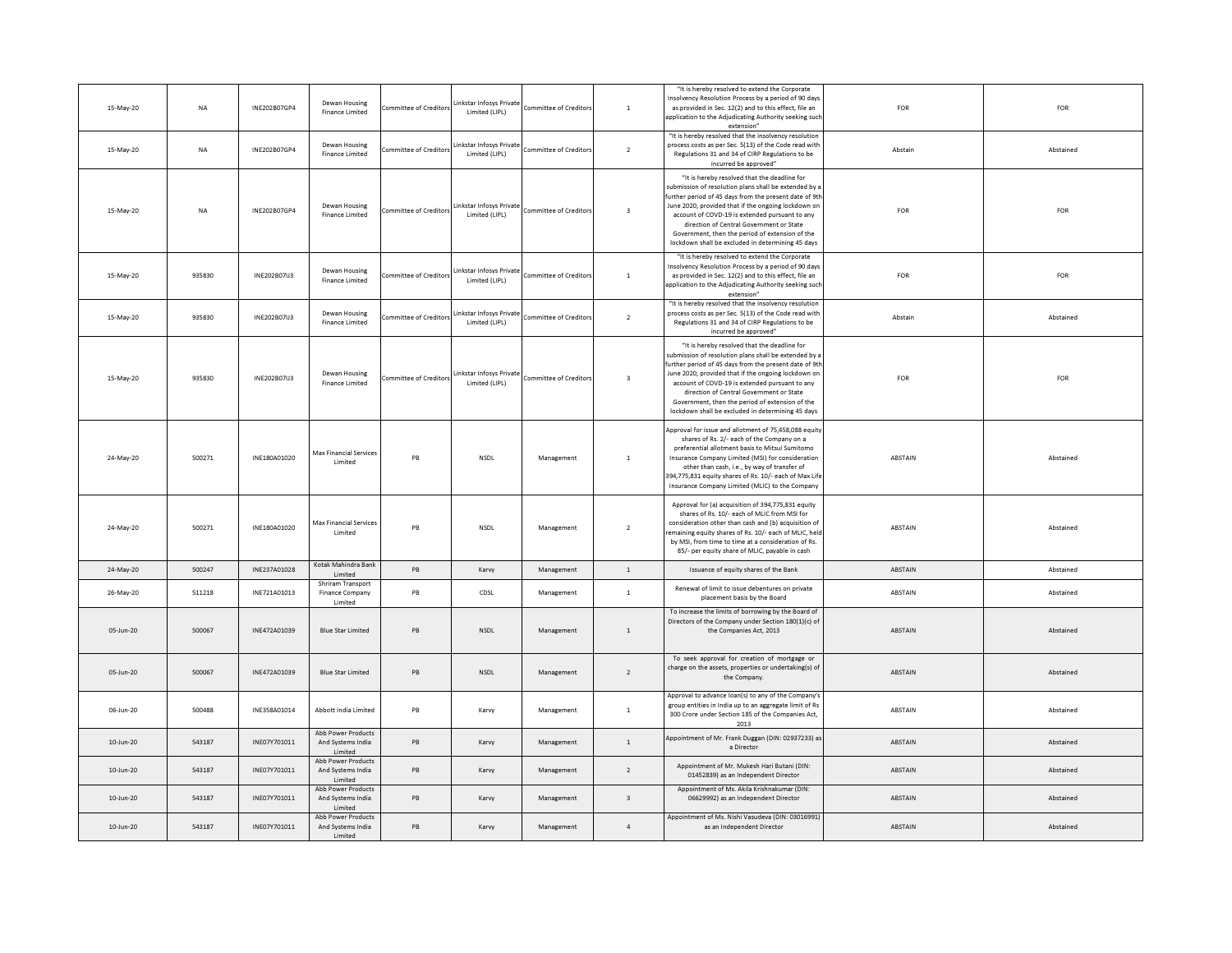| 10-Jun-20    | 543187 | INE07Y701011 | Abb Power Products<br>And Systems India<br>Limited | PB         | Karvy       | Management | 5                       | Appointment of Mr. Venu Nuguri (DIN: 07032076) as<br>a Director                                                                                                                                                                                                                                                                                                                                        | ABSTAIN        | Abstained |
|--------------|--------|--------------|----------------------------------------------------|------------|-------------|------------|-------------------------|--------------------------------------------------------------------------------------------------------------------------------------------------------------------------------------------------------------------------------------------------------------------------------------------------------------------------------------------------------------------------------------------------------|----------------|-----------|
| 10-Jun-20    | 543187 | INE07Y701011 | Abb Power Products<br>And Systems India<br>Limited | PB         | Karvy       | Management | $\,$ 6                  | Appointment of Mr. Venu Nuguri (DIN: 07032076) as<br>Managing Director                                                                                                                                                                                                                                                                                                                                 | ABSTAIN        | Abstained |
| 10-Jun-20    | 543187 | INE07Y701011 | Abb Power Products<br>And Systems India<br>Limited | PB         | Karvy       | Management | $\overline{7}$          | Commission to the Non-Executive Independent<br>Directors of the Company                                                                                                                                                                                                                                                                                                                                | ABSTAIN        | Abstained |
| $10-1un-20$  | 543187 | INE07Y701011 | Abb Power Products<br>And Systems India<br>Limited | PB         | Karvy       | Management | $\boldsymbol{8}$        | Ratification of remuneration to the Cost Auditor of<br>the Company for Financial period 2019                                                                                                                                                                                                                                                                                                           | ABSTAIN        | Abstained |
| 10-Jun-20    | 543187 | INE07Y701011 | Abb Power Products<br>And Systems India<br>Limited | PB         | Karvy       | Management | $\,$ 9                  | Approval of remuneration to the Cost Auditor of the<br>Company for Financial year 2020                                                                                                                                                                                                                                                                                                                 | ABSTAIN        | Abstained |
| 10-Jun-20    | 532498 | INE722A01011 | Shriram City Union<br>Finance Limited              | PB         | CDSL        | Management | $\,$ 1 $\,$             | Creation of Security on the Asset(s) /Receivables in<br>respect of the borrowings by the Board                                                                                                                                                                                                                                                                                                         | ABSTAIN        | Abstained |
| 10-Jun-20    | 532498 | INE722A01011 | Shriram City Union<br>Finance Limited              | PB         | CDSL        | Management | $\overline{2}$          | Issue of Debentures on Private Placement basis by<br>the Board                                                                                                                                                                                                                                                                                                                                         | ABSTAIN        | Abstained |
| 11-Jun-20    | 532540 | INE467B01029 | Tata Consultancy<br>Services Limited               | AGM        | <b>NSDI</b> | Management | $\,$ 1 $\,$             | To receive, consider and adopt:<br>a. the Audited Financial Statements of the Company<br>for the financial year ended March 31, 2020, togethe<br>with the Reports of the Board of Directors and the<br>Auditors thereon: and<br>b. the Audited Consolidated Financial Statements of<br>the Company for the financial year ended<br>March 31, 2020, together with the Report of the<br>Auditors thereon | ABSTAIN        | Abstained |
| 11-Jun-20    | 532540 | INE467B01029 | Tata Consultancy<br>Services Limited               | AGM        | <b>NSDL</b> | Management | $\overline{2}$          | To confirm the payment of Interim Dividends<br>(including a special dividend) on Equity Shares and to<br>declare a Final Dividend on Equity Shares for the<br>financial year 2019-20                                                                                                                                                                                                                   | ABSTAIN        | Abstained |
| 11-Jun-20    | 532540 | INE467B01029 | Tata Consultancy<br>Services Limited               | AGM        | <b>NSDL</b> | Management | $\overline{\mathbf{3}}$ | To appoint a Director in place of Aarthi Subramaniar<br>(DIN 07121802) who retires by rotation and, being<br>eligible, offers herself for re-appointment.                                                                                                                                                                                                                                              | ABSTAIN        | Abstained |
| 16-Jun-20    | 500271 | INE180A01020 | <b>Max Financial Service</b><br><b>Limited</b>     | PB         | <b>NSDI</b> | Management | <sup>1</sup>            | Approval for divestment of upto 29% equity stake in<br>Max Life Insurance Company Limited and approvals in<br>terms of Sections 180(1)(a) and 186(3) of the<br>Companies Act, 2013 for re-acquisition of shares in<br>case of exercise of put options by Axis Bank Limited<br>andlor its affiliates (lithe Prospective Investors")                                                                     | <b>ABSTAIN</b> | Abstained |
| 17-Jun-20    | 500112 | INE062A01020 | State Bank of India                                | EGM        | <b>NSDL</b> | Management | $\mathbf{1}$            | To elect four Directors out of five nominations to the<br>Central Board of the Bank under the provisions of<br>Section 19 (c) of State Bank of India Act, 1955. To<br>appointment of Dr. Ganesh Natarajan                                                                                                                                                                                              | ABSTAIN        | Abstained |
| 17-Jun-20    | 500112 | INE062A01020 | State Bank of India                                | EGM        | <b>NSDL</b> | Management | $\overline{2}$          | To elect four Directors out of five nominations to the<br>Central Board of the Bank under the provisions of<br>Section 19 (c) of State Bank of India Act, 1955. To<br>appointment of Shri Ketan S. Vikamsey                                                                                                                                                                                            | ABSTAIN        | Abstained |
| 17-Jun-20    | 500112 | INE062A01020 | State Bank of India                                | EGM        | <b>NSDL</b> | Management | $\overline{\mathbf{3}}$ | To elect four Directors out of five nominations to the<br>Central Board of the Bank under the provisions of<br>Section 19 (c) of State Bank of India Act, 1955. To<br>appointment of Shri B. Venugopal                                                                                                                                                                                                 | ABSTAIN        | Abstained |
| $17-$ lun-20 | 500112 | INE062A01020 | State Bank of India                                | EGM        | <b>NSDI</b> | Management | $\overline{4}$          | To elect four Directors out of five nominations to the<br>Central Board of the Bank under the provisions of<br>Section 19 (c) of State Bank of India Act, 1955. To<br>appointment of Shri Mrugank M. Paranjape                                                                                                                                                                                         | ABSTAIN        | Abstained |
| 17-Jun-20    | 500112 | INE062A01020 | State Bank of India                                | <b>FGM</b> | <b>NSDL</b> | Management | 5                       | To elect four Directors out of five nominations to the<br>Central Board of the Bank under the provisions of<br>Section 19 (c) of State Bank of India Act, 1955. To<br>appointment of Shri Vinod Kumar                                                                                                                                                                                                  | ABSTAIN        | Abstained |
| 18-Jun-20    | 533150 | INE484J01027 | Godrej Properties<br>Limited                       | PB         | Karvy       | Management | $\mathbf{1}$            | Approval for increase in the borrowing limits from Rs<br>2,750 crore to Rs 4,000 crore or the aggregate of the<br>paid up share capital, free reserves and securities<br>premium of the Company, whichever is higher                                                                                                                                                                                   | ABSTAIN        | Abstained |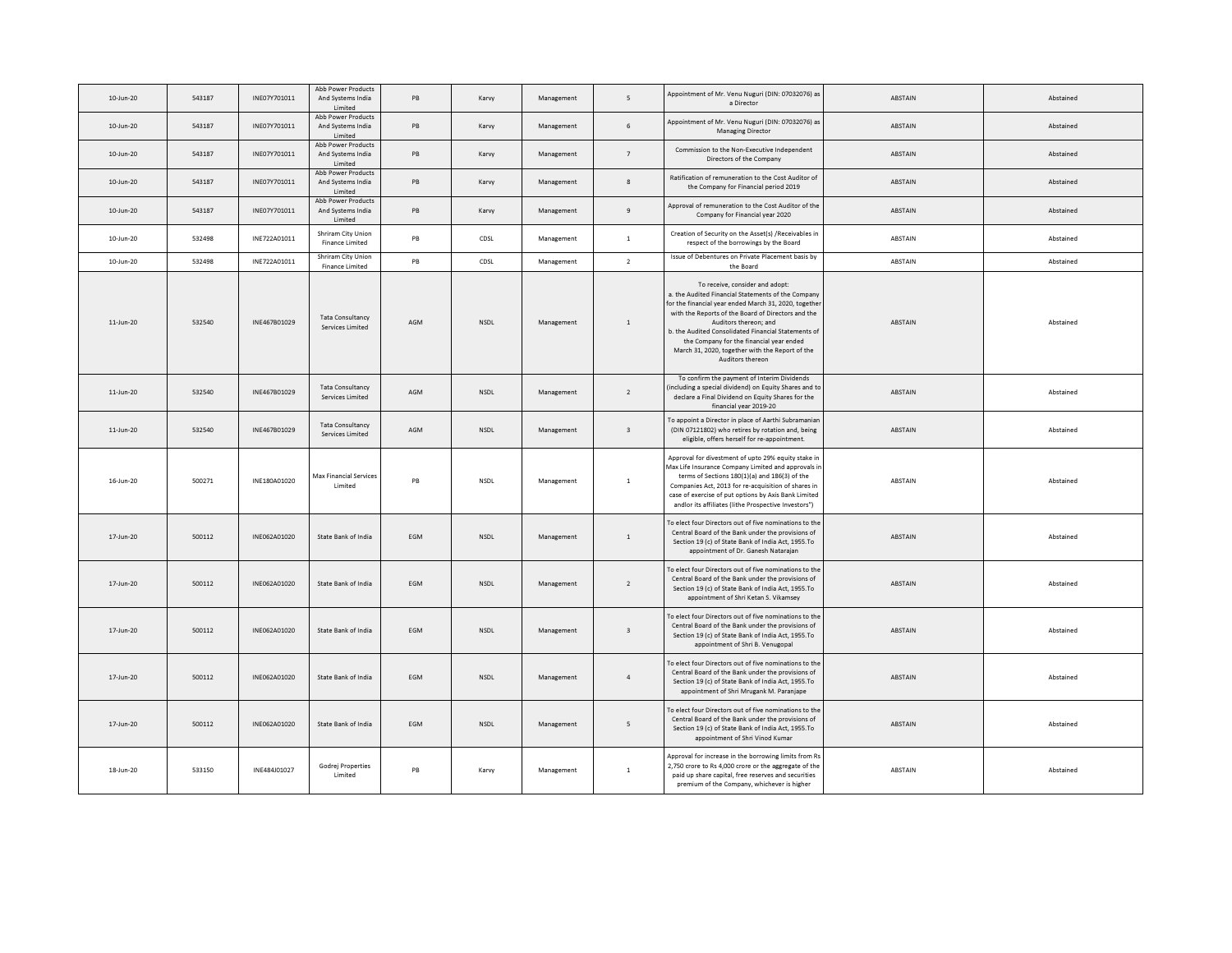| 18-Jun-20 | 533150 | INE484J01027 | Godrej Properties<br><b>Limited</b> | PB  | Karvy       | Management | $\overline{2}$           | Approval for increase in limits for creation of charge/<br>mortgage/ hypothecation from 2,750 crore to `4,000<br>crore or the aggregate of the paid up share capital,<br>free reserves and securities premium of the Company<br>whichever is higher                                                                                                                                                                                                                              | <b>ABSTAIN</b> | Abstained |
|-----------|--------|--------------|-------------------------------------|-----|-------------|------------|--------------------------|----------------------------------------------------------------------------------------------------------------------------------------------------------------------------------------------------------------------------------------------------------------------------------------------------------------------------------------------------------------------------------------------------------------------------------------------------------------------------------|----------------|-----------|
| 19-Jun-20 | 500790 | INF239A01016 | Nestle India Limited                | AGM | <b>NSDL</b> | Management | $\mathbf{1}$             | To receive, consider and adopt the Audited Financial<br>Statements of the Company for the year 2019<br>including Balance Sheet as at 31st December 2019,<br>the Statement of Profit and Loss and Cash Flow<br>Statement for the year ended on that date and the<br>Reports of the Board of Directors and Auditors<br>thereon                                                                                                                                                     | ABSTAIN        | Abstained |
| 19-Jun-20 | 500790 | INE239A01016 | Nestle India Limited                | AGM | NSDL        | Management | $\overline{2}$           | To confirm payment of three interim dividends,<br>aggregating to ₹ 101/- per equity share, for the year<br>2019 out of current year profits and a special interin<br>dividend of ₹180/- per equity share out of<br>accumulated profits of previous years (surplus in the<br>profit & loss account) and to declare a final dividend<br>on equity shares for the financial year ended 31st<br>December 2019                                                                        | ABSTAIN        | Abstained |
| 19-Jun-20 | 500790 | INE239A01016 | Nestle India Limited                | AGM | <b>NSDL</b> | Management | $\overline{\mathbf{3}}$  | To appoint a Director in place of Mr Martin Roemker<br>(DIN: 07761271), who retires by rotation and being<br>eligible, offers himself for re-appointment                                                                                                                                                                                                                                                                                                                         | ABSTAIN        | Abstained |
| 19-Jun-20 | 500790 | INF239A01016 | Nestle India Limited                | AGM | <b>NSDI</b> | Management | $\overline{4}$           | Re-appointment of M/s. Ramanath Iyer & Co., Cost<br>Accountants (Firm Registration No. 00019), appointed<br>as the Cost Auditors by the Board of Directors of the<br>Company to conduct the audit of the cost accountin<br>records for the products falling under the specified<br>Customs Tariff Act Heading 0402.<br>manufactured by the Company for the financial year<br>ending 31st December 2020 be paid, ₹ 2,07,000/- plus<br>out of pocket expenses and applicable taxes | <b>ABSTAIN</b> | Abstained |
| 19-Jun-20 | 500790 | INE239A01016 | Nestle India Limited                | AGM | <b>NSDL</b> | Management | $\overline{\phantom{0}}$ | Re-appointment of Mr Suresh Narayanan (DIN:<br>07246738) as Managing Director of the Company for<br>another term of five consecutive years effective fron<br>1st August 2020 until 31st July 2025                                                                                                                                                                                                                                                                                | ABSTAIN        | Abstained |
| 19-Jun-20 | 500790 | INE239A01016 | Nestle India Limited                | AGM | <b>NSDL</b> | Management | 6                        | Re- appointment of Mr David Steven McDaniel (DIN<br>08662504), as the whole-time Director, designated as<br>"Executive Director-Finance & Control and Chief<br>Financial Officer" for a term of five consecutive years<br>effective from 1st March 2020 until 28th February<br>2025                                                                                                                                                                                              | ABSTAIN        | Abstained |
| 19-Jun-20 | 500790 | INF239A01016 | Nestle India Limited                | AGM | NSDL        | Management | $\overline{7}$           | Appointment of Mr Ramesh Prathivadibhavankara<br>Rajagopalan (DIN: 01915274) as an Independent Non<br>Executive Director of the Company with effect from<br>1st July 2020, to hold office for a term of five<br>consecutive years i.e. upto 30th June 2025                                                                                                                                                                                                                       | ABSTAIN        | Abstained |
| 22-Jun-20 | 517354 | INE176B01034 | Havells India Limited               | AGM | <b>NSDL</b> | Management | $\overline{1}$           | To receive, consider and adopt the Audited Financial<br>Statements of the Company for the Financial Year<br>ended<br>31st March, 2020, the Reports of the Board of<br>Directors and<br>Auditors thereon and the Audited Consolidated<br>Financial<br>Statements of the Company for the Financial Year<br>ended 31st<br>March, 2020 and the Report of Auditors thereon.                                                                                                           | ABSTAIN        | Abstained |
| 22-Jun-20 | 517354 | INE176B01034 | Havells India Limited               | AGM | <b>NSDL</b> | Management | $\overline{2}$           | To confirm the payment of Interim Dividend of Rs. 4<br>per equity<br>share already paid during the year as the Final<br>Dividend for<br>the Financial Year 2019-20                                                                                                                                                                                                                                                                                                               | ABSTAIN        | ABSTAIN   |
| 22-Jun-20 | 517354 | INE176B01034 | Havells India Limited               | AGM | <b>NSDL</b> | Management | $\overline{\mathbf{3}}$  | To appoint a Director in place of Shri T. V. Mohandas<br>Pai<br>(DIN:00042167), who retires by rotation and being<br>eligible,<br>offers himself for re-appointment.                                                                                                                                                                                                                                                                                                             | <b>ABSTAIN</b> | Abstained |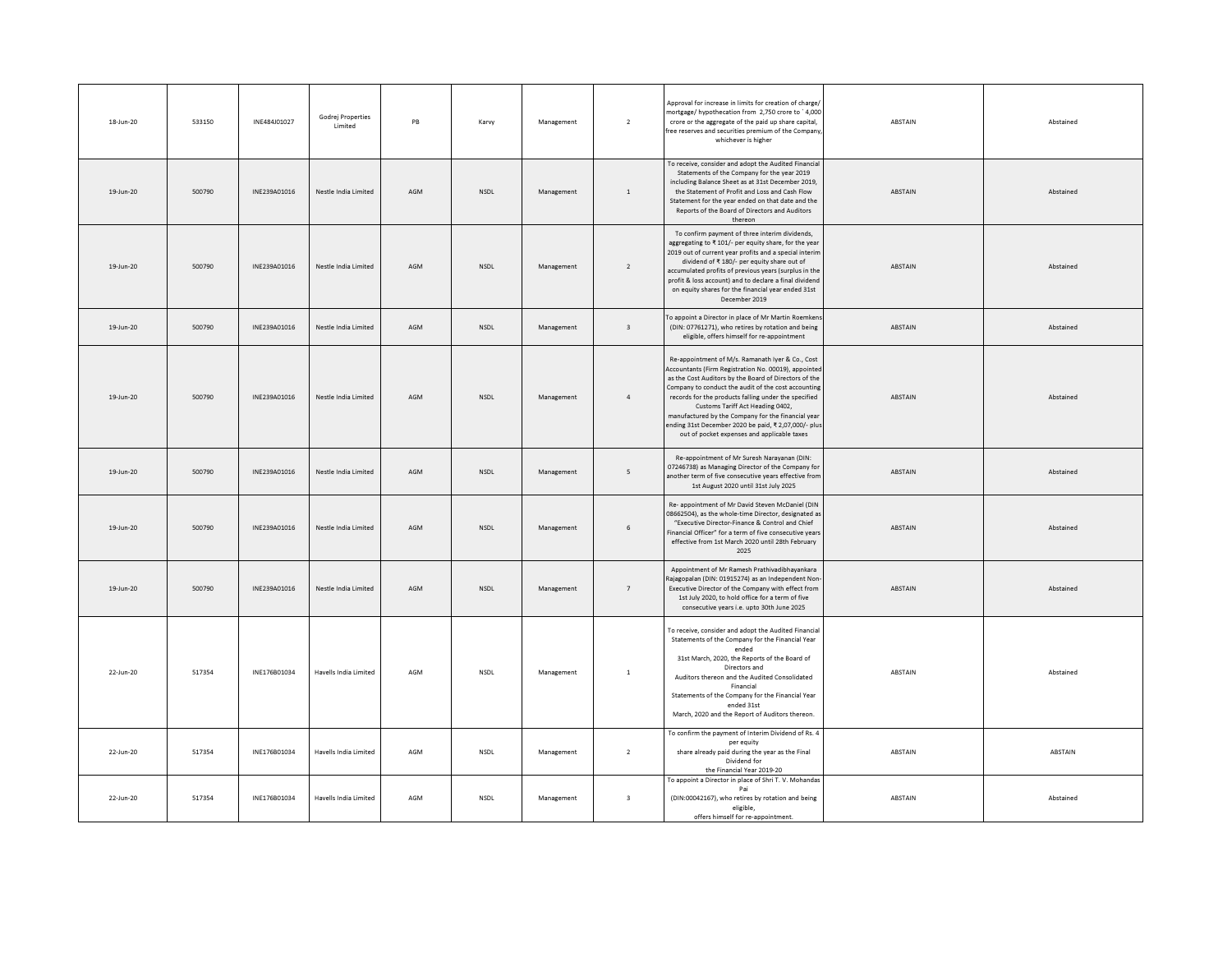| 22-Jun-20              | 517354 | INE176B01034 | Havells India Limited                   | AGM | NSDL        | Management | $\overline{4}$          | To appoint a Director in place of Shri Puneet Bhatia<br>(DIN:00143973), who retires by rotation and being<br>eligible,<br>offers himself for re-appointment                                                                                                                                                                                                                       | ABSTAIN | Abstained |
|------------------------|--------|--------------|-----------------------------------------|-----|-------------|------------|-------------------------|-----------------------------------------------------------------------------------------------------------------------------------------------------------------------------------------------------------------------------------------------------------------------------------------------------------------------------------------------------------------------------------|---------|-----------|
| 22-Jun-20              | 517354 | INF176B01034 | Havells India Limited                   | AGM | <b>NSDI</b> | Management | 5                       | Ratification of Cost Auditor's Remuneration                                                                                                                                                                                                                                                                                                                                       | ABSTAIN | Abstained |
| 22-Jun-20              | 517354 | INF176B01034 | <b>Havells India Limited</b>            | AGM | <b>NSDI</b> | Management | 6                       | Re-appointment of Shri Vellayan Subbiah<br>(DIN:01138759)<br>as an Independent Director for a Second Term                                                                                                                                                                                                                                                                         | ABSTAIN | Abstained |
| 22-Jun-20              | 517354 | INE176B01034 | Havells India Limited                   | AGM | <b>NSDL</b> | Management | $\overline{7}$          | Appointment of Shri B Prasada Rao (DIN:01705080) as<br>an<br>Independent Director                                                                                                                                                                                                                                                                                                 | ABSTAIN | Abstained |
| 22-Jun-20              | 517354 | INE176B01034 | Havells India Limited                   | AGM | NSDL        | Management | $\boldsymbol{8}$        | Appointment of Shri Subhash S Mundra<br>(DIN:00979731) as<br>an Independent Director                                                                                                                                                                                                                                                                                              | ABSTAIN | Abstained |
| 22-Jun-20              | 517354 | INE176B01034 | Havells India Limited                   | AGM | <b>NSDL</b> | Management | 9                       | Appointment of Shri Vivek Mehra (DIN:00101328) as<br>an<br>Independent Director                                                                                                                                                                                                                                                                                                   | ABSTAIN | Abstained |
| 22-Jun-20              | 500165 | INE531A01024 | Kansai Nerolac Paints<br>Limited        | AGM | <b>NSDL</b> | Management | $\overline{1}$          | Adoption of audited financial statements (including<br>the consolidated financial statements) of the<br>Company for the year ended March 31, 2020 and the<br>Reports of the Board of Directors and the Auditors<br>thereon                                                                                                                                                        | ABSTAIN | Abstained |
| 22-Jun-20              | 500165 | INE531A01024 | Kansai Nerolac Paints<br>Limited        | AGM | <b>NSDL</b> | Management | $\overline{2}$          | Declaration of a dividend of ₹3.15 (315%) per Equity<br>Share of the nominal value of ₹1 each for the year<br>ended March 31, 2020                                                                                                                                                                                                                                                | Abstain | ABSTAIN   |
| 22-Jun-20              | 500165 | INE531A01024 | Kansai Nerolac Paints<br>Limited        | AGM | NSDL        | Management | $\overline{\mathbf{3}}$ | Appointment of a Director in place of Mr. Anuj Jain,<br>Whole-time Director (holding Director Identification<br>Number 08091524), who retires by rotation and bein<br>eligible, offers himself for re-appointment                                                                                                                                                                 | ABSTAIN | Abstained |
| 22-Jun-20              | 500165 | INE531A01024 | Kansai Nerolac Paints<br>Limited        | AGM | NSDL        | Management | $\overline{4}$          | Ratification of remuneration of the Cost Auditor, D. C<br>Dave & Co., Cost Accountants (Firm<br>Registration No. 000611), for the financial year endin<br>March 31, 2021, as recommended by the Audit<br>Committee and approved by the Board of Directors                                                                                                                         | ABSTAIN | Abstained |
| $22 - \text{Jun} - 20$ | 500165 | INF531A01024 | Kansai Nerolac Paints<br>Limited        | AGM | <b>NSDI</b> | Management | $\overline{5}$          | Appointment of Mr. Hitoshi Nishibayashi (holding<br>Director Identification Number 03169150), as Non-<br>Executive Director, liable to retire by rotation, to fill i<br>the casual vacancy created by the resignation of Mr<br>Katsuhiko Kato                                                                                                                                     | ABSTAIN | Abstained |
| 22-Jun-20              | 500165 | INE531A01024 | Kansai Nerolac Paints<br>Limited        | AGM | NSDL        | Management | $\,$ 6                  | Appointment of Mr. Shigeki Takahara (holding<br>Director Identification Number 08736626), as<br>NonExecutive Director, liable to retire by rotation, to<br>fill in the casual vacancy created by the resignation of<br>Mr. Hidenori Furukawa                                                                                                                                      | ABSTAIN | Abstained |
| 22-Jun-20              | 500165 | INE531A01024 | Kansai Nerolac Paints<br>Limited        | AGM | NSDL        | Management | $7\overline{ }$         | Appointment of Mr. Takashi Tomioka (holding<br>Director Identification Number 08736654), as Non-<br>Executive Director, liable to retire by rotation, to fill i<br>the casual vacancy created by the resignation of Mr<br>Hideshi Hasebe                                                                                                                                          | ABSTAIN | Abstained |
| 22-Jun-20              | 500165 | INF531A01024 | Kansai Nerolac Paints<br>Limited        | AGM | <b>NSDL</b> | Management | 8                       | Appointment of Mr. Pradip Panalal Shah,<br>Independent Director (holding Director Identification<br>Number<br>00066242), as an Independent Director, to hold office<br>for a second term of 5 (five) years with effect from<br>January 30, 2020 upto and including January 29, 2025                                                                                               | ABSTAIN | Abstained |
| 22-Jun-20              | 500165 | INF531A01024 | Kansai Nerolac Paints<br><b>Limited</b> | AGM | <b>NSDI</b> | Management | $\overline{9}$          | Appointment of Mr. Noel Naval Tata, Independent<br>Director (holding Director Identification Number<br>00024713), as an Independent Director, to hold offic<br>for a second term of 5 (five) years with effect from<br>January 30, 2020 upto and including January 29, 2025                                                                                                       | ABSTAIN | Abstained |
| 22-Jun-20              | 500165 | INE531A01024 | Kansai Nerolac Paints<br>Limited        | AGM | NSDL        | Management | $10$                    | Appointment of Ms. Sonia Singh (holding Director<br>Identification Number 07108778), who was appointed<br>as an Additional Director of the Company and who<br>holds office upto the date of the ensuing Annual<br>General Meeting, as an Independent Director, to hold<br>office for a term of 3 (three) years with effect from<br>July 29, 2019 upto and including July 28, 2022 | ABSTAIN | Abstained |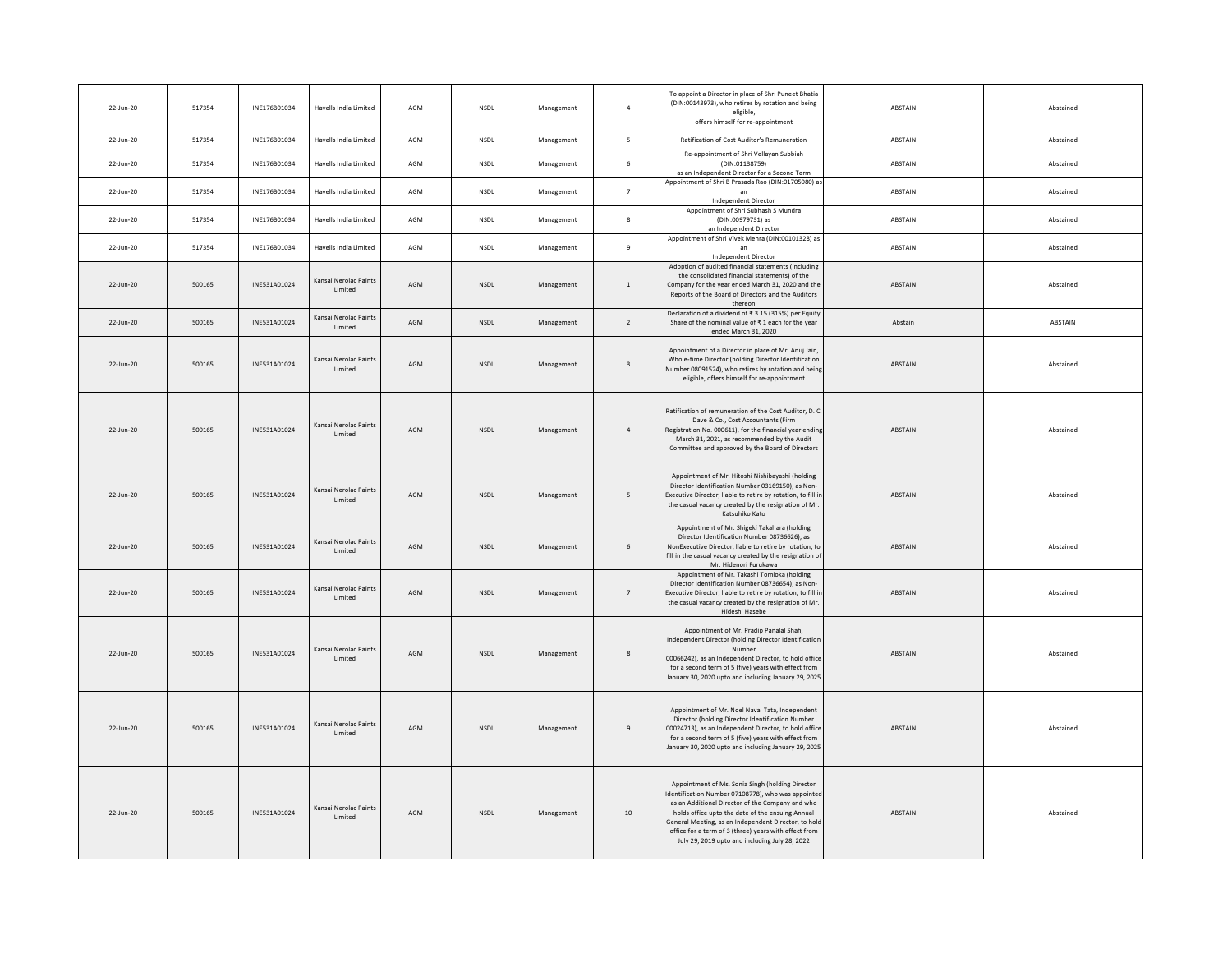| 24-Jun-20              | 500295           | INF205A01025                 | Vedanta Limited                                         | <b>PB</b>     | Karvy               | Management               | $\overline{1}$                   | Approval for Voluntary Delisting of the Equity Shares<br>of the Company from BSE Limited ("BSE") and<br><b>National Stock</b><br>Exchange of India Limited ("NSE") and withdrawal of<br>"Permitted to Trade" status on the Metropolitan<br><b>Stock Exchange</b><br>of India Limited ("MSE"), and Voluntary Delisting of<br>the Company's American Depositary Shares from the<br>New York<br>Stock Exchange and deregistration from the Securitie<br>and Exchange Commission. | <b>ABSTAIN</b>     | <b>ABSTAIN</b>       |
|------------------------|------------------|------------------------------|---------------------------------------------------------|---------------|---------------------|--------------------------|----------------------------------|-------------------------------------------------------------------------------------------------------------------------------------------------------------------------------------------------------------------------------------------------------------------------------------------------------------------------------------------------------------------------------------------------------------------------------------------------------------------------------|--------------------|----------------------|
| 26-Jun-20              | 540180           | INE200M01013                 | Varun Beverages Ltd                                     | AGM           | <b>NSDL</b>         | Management               | $\mathbf{1}$                     | To receive, consider and adopt the Audited<br>Standalone Financial Statements of the Company<br>together with the report of Board of Directors and<br>Auditors' thereon and the Audited Consolidated<br>Financial Statements of the Company including<br>Auditors' Report thereon for the Financial Year endec<br>December 31, 2019.                                                                                                                                          | ABSTAIN            | Abstained            |
| 26-Jun-20              | 540180           | INE200M01013                 | Varun Beverages Ltd                                     | AGM           | <b>NSDL</b>         | Management               | $\overline{2}$                   | To appoint Mr. Kapil Agarwal (DIN: 02079161), who<br>retires by rotation and, being eligible, offers himself<br>for re-appointment as a Director.                                                                                                                                                                                                                                                                                                                             | ABSTAIN            | Abstained            |
| 26-Jun-20              | 540180           | INE200M01013                 | Varun Beverages Ltd                                     | AGM           | NSDL                | Management               | $\overline{\mathbf{3}}$          | To re-appoint Mr. Varun Jaipuria (DIN: 02465412) as a<br>Whole-time Director of the Company                                                                                                                                                                                                                                                                                                                                                                                   | ABSTAIN            | Abstained            |
| 26-Jun-20              | 540180           | INE200M01013                 | Varun Beverages Ltd                                     | AGM           | <b>NSDL</b>         | Management               | $\overline{4}$                   | To re-appoint Mr. Raj Gandhi (DIN: 00003649) as a<br>Whole-time Director<br>of the Company                                                                                                                                                                                                                                                                                                                                                                                    | ABSTAIN            | Abstained            |
| 26-Jun-20              | 540180           | INE200M01013                 | Varun Beverages Ltd                                     | AGM           | <b>NSDL</b>         | Management               | 5                                | To appoint Mr. Rajinder Jeet Singh Bagga (DIN:<br>08440479) as a Wholetime Director of the Company                                                                                                                                                                                                                                                                                                                                                                            | ABSTAIN            | Abstained            |
| 26-Jun-20              | 540180           | INE200M01013                 | Varun Beverages Ltd                                     | AGM           | <b>NSDL</b>         | Management               | 6                                | To approve payment of profit related commission to<br>Non-executive Directors of the Company                                                                                                                                                                                                                                                                                                                                                                                  | <b>ABSTAIN</b>     | Abstained            |
| 26-Jun-20              | 532921           | INE742F01042                 | Adani Ports and Specia<br>Economic Zone Limited         | AGM           | CDSL                | Management               | <sup>1</sup>                     | To receive, consider and adopt the audited financial<br>statements (including audited consolidated financial<br>statements) for the financial year ended on March 31<br>2020 and the Reports of the Board of Directors and<br>Auditors thereon                                                                                                                                                                                                                                | ABSTAIN            | Abstained            |
| 26-Jun-20              | 532921           | INE742F01042                 | Adani Ports and Specia<br>Economic Zone Limited         | AGM           | CDSL                | Management               | $\overline{2}$                   | To confirm the payment of interim dividend<br>on Equity Shares.                                                                                                                                                                                                                                                                                                                                                                                                               | <b>ABSTAIN</b>     | ABSTAIN              |
| 26-Jun-20              | 532921           | INE742F01042                 | Adani Ports and Specia<br>Economic Zone Limited         | AGM           | CDSL                | Management               | $\overline{\mathbf{3}}$          | To declare Dividend on Preference Shares for the<br>financial year 2019-20.                                                                                                                                                                                                                                                                                                                                                                                                   | ABSTAIN            | Abstained            |
| 26-Jun-20              | 532921           | INE742F01042                 | Adani Ports and Specia<br>Economic Zone Limited         | AGM           | CDSL                | Management               | $\overline{4}$                   | To appoint a Director in place of Mr. Karan Adani<br>(DIN:<br>03088095), who retires by rotation and being eligible<br>offers himself for re-appointment                                                                                                                                                                                                                                                                                                                      | ABSTAIN            | Abstained            |
| 26-Jun-20              | 532921           | INE742F01042                 | Adani Ports and Specia<br><b>Economic Zone Limited</b>  | AGM           | CDSL                | Management               | 5                                | Appointment of Mr. Bharat Sheth (DIN: 00022102), as<br>an Additional Director of the Company                                                                                                                                                                                                                                                                                                                                                                                  | ABSTAIN            | Abstained            |
| 26-Jun-20              | 532921           | INE742F01042                 | <b>Adani Ports and Special</b><br>Economic Zone Limited | AGM           | CDSL                | Management               | 6                                | Ratification /approval of transaction entered into by<br>the Company with related party during the year<br>ended March 31,<br>2020                                                                                                                                                                                                                                                                                                                                            | ABSTAIN            | Abstained            |
| 26-Jun-20              | 532921           | INE742F01042                 | Adani Ports and Specia<br>Economic Zone Limited         | AGM           | CDSL                | Management               | $\overline{7}$                   | Change in the Registered Office of the Company                                                                                                                                                                                                                                                                                                                                                                                                                                | <b>ABSTAIN</b>     | Abstained            |
| 27-Jun-20              | 517334           | INE775A01035                 | Motherson Sumi<br>Systems Limited                       | PB            | Karvy               | Management               | $\,$ 1                           | Creation of charges on the movable and immovable<br>properties of the Company in respect of borrowings                                                                                                                                                                                                                                                                                                                                                                        | ABSTAIN            | Abstained            |
| 27-Jun-20              | 517334           | INE775A01035                 | Motherson Sumi<br>Systems Limited                       | $\mathsf{PB}$ | Karvy               | Management               | $\overline{2}$                   | Amendment in Articles of Association of the Company<br>by addition of new Article No. 115A                                                                                                                                                                                                                                                                                                                                                                                    | ABSTAIN            | Abstained            |
| 27-Jun-20              | 517334           | INE775A01035                 | Motherson Sumi<br>Systems Limited                       | PB            | Karvy               | Management               | $\overline{\mathbf{3}}$          | Amendment in Articles of Association of the Company<br>by substitution of Article No. 102                                                                                                                                                                                                                                                                                                                                                                                     | ABSTAIN            | Abstained            |
| 27-Jun-20<br>27-Jun-20 | 500209<br>500209 | INE009A01021<br>INE009A01021 | Infosys Limited<br>Infosys Limited                      | AGM<br>AGM    | <b>NSDL</b><br>NSDL | Management<br>Management | $\overline{1}$<br>$\overline{2}$ | Adoption of financial statements<br>Declaration of dividend                                                                                                                                                                                                                                                                                                                                                                                                                   | ABSTAIN<br>ABSTAIN | Abstained<br>ABSTAIN |
| 27-Jun-20              | 500209           | INE009A01021                 | Infosys Limited                                         | AGM           | NSDL                | Management               | $\overline{\mathbf{3}}$          | Appointment of Salil Parekh as a director liable to                                                                                                                                                                                                                                                                                                                                                                                                                           | ABSTAIN            | Abstained            |
| 27-Jun-20              | 500209           | INE009A01021                 | Infosys Limited                                         | AGM           | <b>NSDL</b>         | Management               | $\overline{4}$                   | retire by rotation<br>Appointment of Uri Levine as an independent directo                                                                                                                                                                                                                                                                                                                                                                                                     | ABSTAIN            | Abstained            |